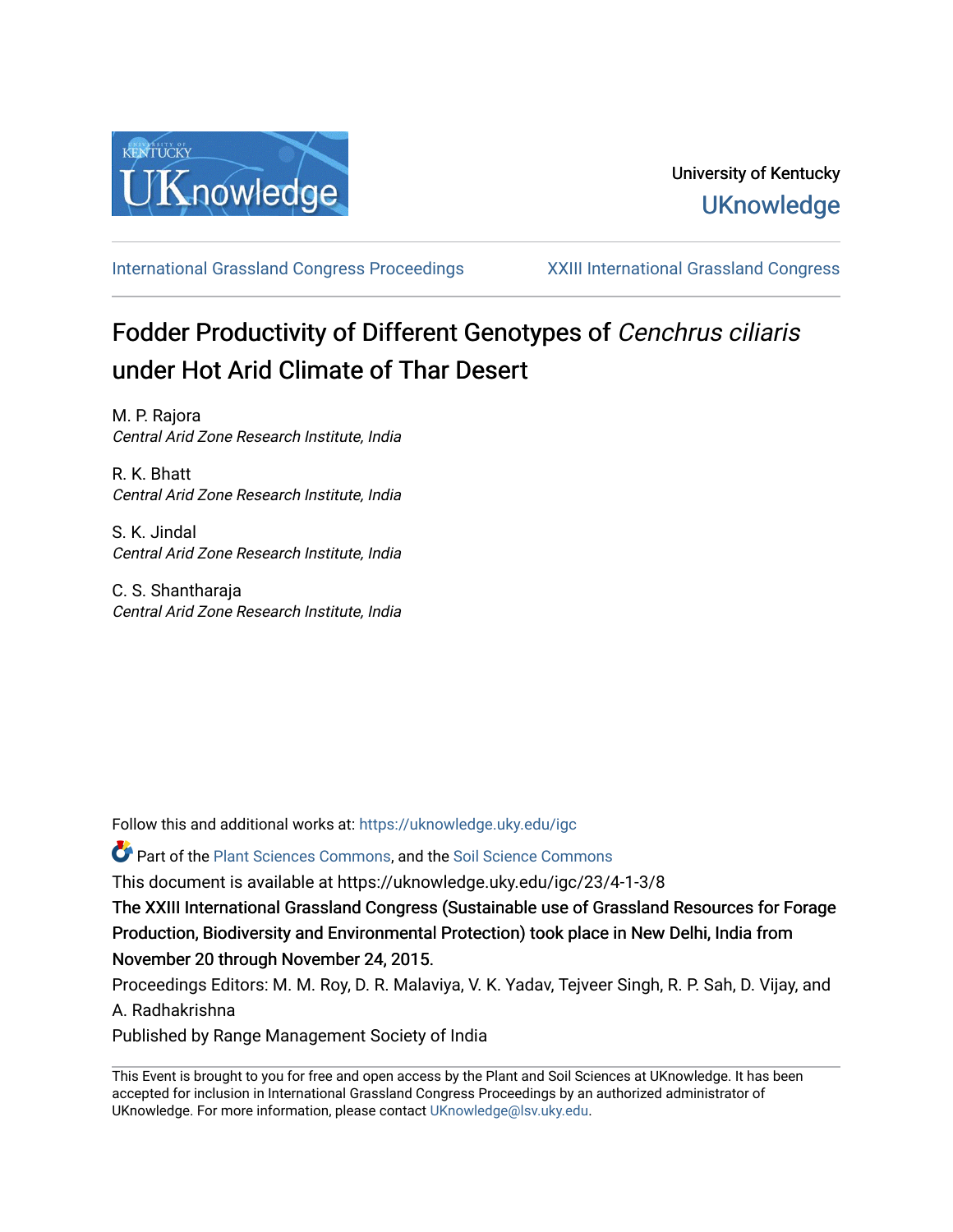## **Fodder productivity of different genotypes of** *Cenchrus ciliaris* **under hot arid climate of Thar Desert**

**M. P. Rajora\*, R. K. Bhatt, S. K. Jindal, C. S. Shantharaja**

ICAR-Central Arid Zone Research Institute, Jodhpur, India \*Corresponding author e-mail: mprajora1@gmail.com

**Keywords:** *Cenchrus ciliaris*, Dry matter yield, Genotypes, Green fodder yield

### **Introduction**

Indian arid zone occupies about 31.7 million ha of land, of which 62% lies in western Rajasthan. The climate of the area is typically arid, characterized by hot dry summers, sub-humid monsoon and cold dry winters. The soils are coarse loamy sand with low level of nutrients. These factors render cropping an undependable proposition, while animal husbandry remains the main stake of the local people. *Lasiurus sindicus*, *Cenchrus ciliaris*, *C. setigerus*, *Panicum antidotale*, *P. turgidum* and *Cymbopogon* spp., are the main perennial grasses grow in this area. These grasses had three folds advantages in the arid agricultural economy, *i.e*., the cheapest livestock feed, soil builders and aid in soil conservation. Due to frequent droughts and overgrazing the productivity of the natural grasslands in the region has declined to  $<$  300 kg/ha per year. The ever existing gap between demand and supply of the fodder can be bridged by improving the rangelands by adopting improved grassland management techniques including genetically improved genotypes for their productivity and quality. Buffel grass (*C. ciliaris* L.) is one of the dominant grasses of *Dichanthium-Cenchrus-Lasiurus* grass cover of India (Dabadghao and Shankarnarayan, 1973). It is well distributed in hotter and drier parts of India, Mediterranean region, tropical and southern Africa. It is adapted to a wide range of soils and climatic conditions and can be cultivated in areas receiving rainfall from 150 to 1250 mm annually. It grows well on sandy to sandy-loam soils in semiarid and arid regions, forming mats or tussocks (Mansoor *et al.*, 2002). The forage of this grass is highly palatable and rich in protein (Sawal *et al.*, 2009). It has 6 to 10% crude protein, 34% crude fibre, 13% ash, 1.5% ether extract and 44% nitrogen free extract of dry matter at flowering. In earlier efforts at CAZRI, Jodhpur, germplasm was collected from different areas of arid zone and some accessions were identified for their fodder productivity and quality. Five genotypes were selected to assess their response for fodder production over the years under hot dry conditions.

### **Materials and Methods**

To study the response for fodder production under dry hot conditions, five genotypes, *viz*., CAZRI 75, CAZRI 358, CAZRI 585, CAZRI 2178 and CAZRI 2221 of *C. ciliaris* were grown under rainfed condition in randomized complete block design with four replications in the second fortnight of July 2011, after first effective showers of summer monsoon at the Central Research Farm of the Institute. The experimental site represents alluvial plains of the Thar Desert. The soil of the site is coarse loamy sand with low in organic carbon, available N and phosphorus. The plot size was 4 m x 5 m, having 8 rows each of 5 m with spacing of 50 cm between rows. Data was recorded on green fodder yield, dry matter yield and its components from each plot with a net size of 3 m x 4 m during *Kharif* season of monsoonal growth of years 2011 to 2014. Rainy days ranged from 20 in 2011 to 25 in 2013. The annual rainfall was 320.3 mm in 2011, 484.6 mm in 2012, 493.1 mm in 2013 and 366.6 mm in 2014.

### **Results and Discussion**

To evaluate the genotypes for green fodder yield, dry matter yield and its component traits during 2011-2014, crop was harvested three times in 2011 and 2012 four times in 2013 and two times in 2014 at 50% flowering. Growth of different genotypes was not uniform in the third and fourth cuts in different years and data was recorded as per availability. Maximum cuts were taken in the year 2013 when the rainfall received was maximum, *i.e*., 493.1 mm. Analysis of variance showed significant differences ( $p < 0.05$ ) among the genotypes for total green fodder yield and dry matter yield in 2011 and 2013 (Table 1). The analysis of data showed that genotype CAZRI 2221 yielded maximum green fodder in the first two years (11294.8 and 10356.3 kg/ha), whereas CAZRI 358 produced maximum green fodder during third and fourth years (9908.3 and 6726.7 kg/ha). Dry matter production was maximum from CAZRI 2221 during 2011 (2566.9 kg/ha), CAZRI 585 during 2012 (2552.9 kg/ha), CAZRI 75 during 2013 (3106.5 kg/ha) and 2014 (1582.7 kg/ha). The mean data of the four years showed that the highest yielder was CAZRI 358 for green fodder (9219.4 kg/ha) and dry matter (2214.2 kg/ha), followed by CAZRI 2221 (8731.5 kg/ha green fodder and 2113.7 kg/ha dry matter yield). High green fodder yielding genotypes are suitable for grazing system. Average tiller production at the first cut was maximum during 2012 (144.9 per meter row length) and the number was highest with CAZRI 2178 (176.3 per meter row length) for